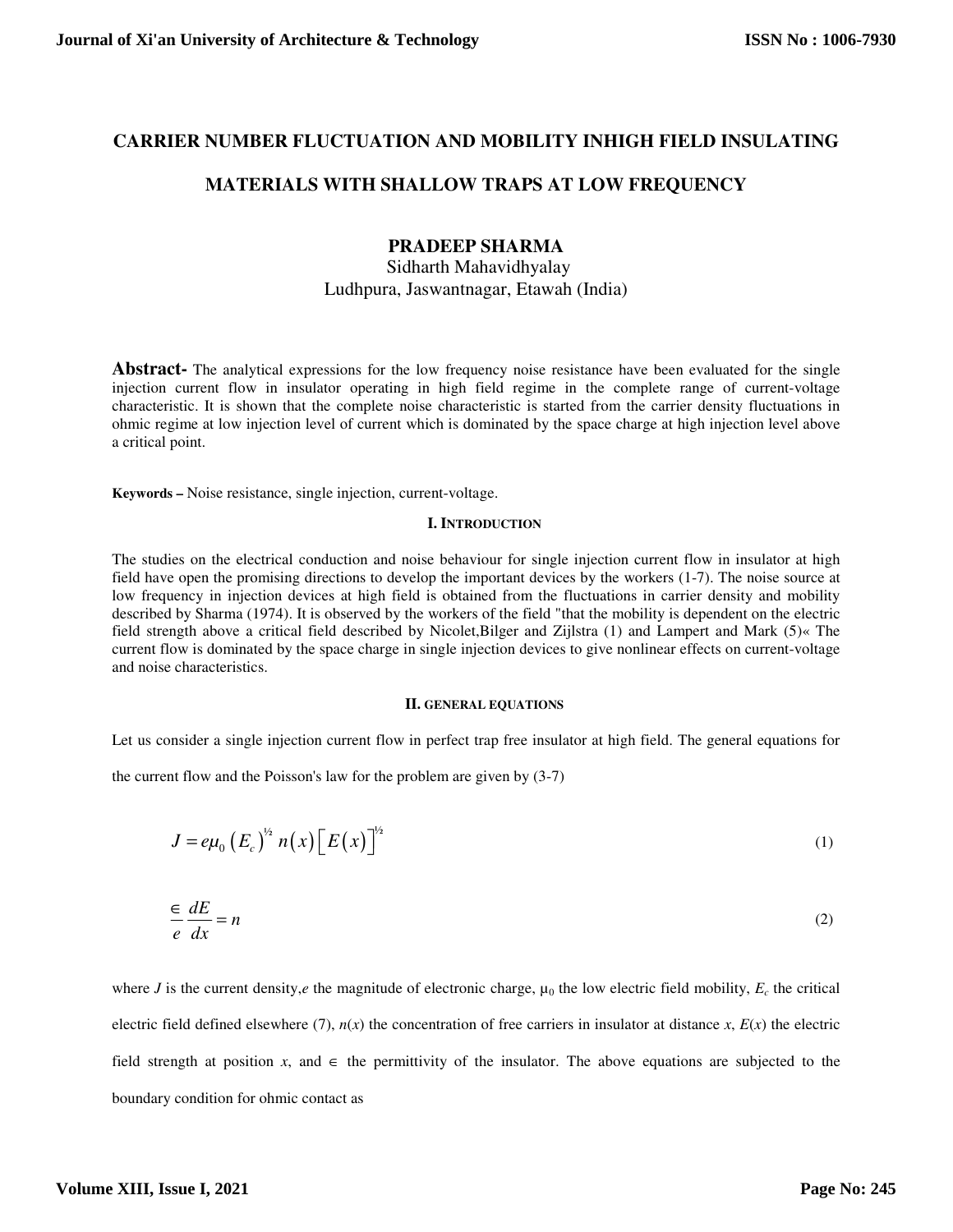$$
E(0) = 0 \tag{3}
$$

The applied voltage across the insulator is given by

$$
V = \int_{-}^{L} E(x) dx
$$
 (4)

where *L* is the device length.

 The current carriers are considered to be electrons for the simplification. The theory is also applicable to the hole injection current flow in insulator at high field with slight change in terminology. The carriers are injected at cathode and collected at anode. The electric field strength applied across the insulator is sufficiently large to provide the high field regime described by Nicolet (1) and Gisolf (7). The great advantage of the study of single injection space-charge-limited current flow at high field is that the carrier distribution may be maintained in stationary state in insulator without exceeding the power limitations. The new informations are obtained on the behaviour of electrons at high field strength from noise studies in single injection mode. The detailed theory of single injection current flow in insulator at high field follows from elsewhere  $(3, 6, 7)$ •

### **NOISE CHARACTERISTIC**

 The low frequency noise characteristic of single injection current flow in insulator at high field is started from the pure ohm's law regime which merges into spacecharge regime at a critical current and critical voltage. Adopting the previous procedures described by Sharma (3.), Lampert and Mark (5) and Gisolf (7)The general equations are used to derive the noise resistances at three injection levels of current in the complete range of noise characteristics as described below in order.

 The injection level is very low in the starting of noise characteristic. It is the pure ohm's regime of currentvoltage characteristic of insulator at high field and the current is carried by the carriers which are present in the insulator before current injection. The low frequency noise resistance of single injection current flow in insulator at high field and low injection level of current is obtained from the general equations as  $(3, 7)$ .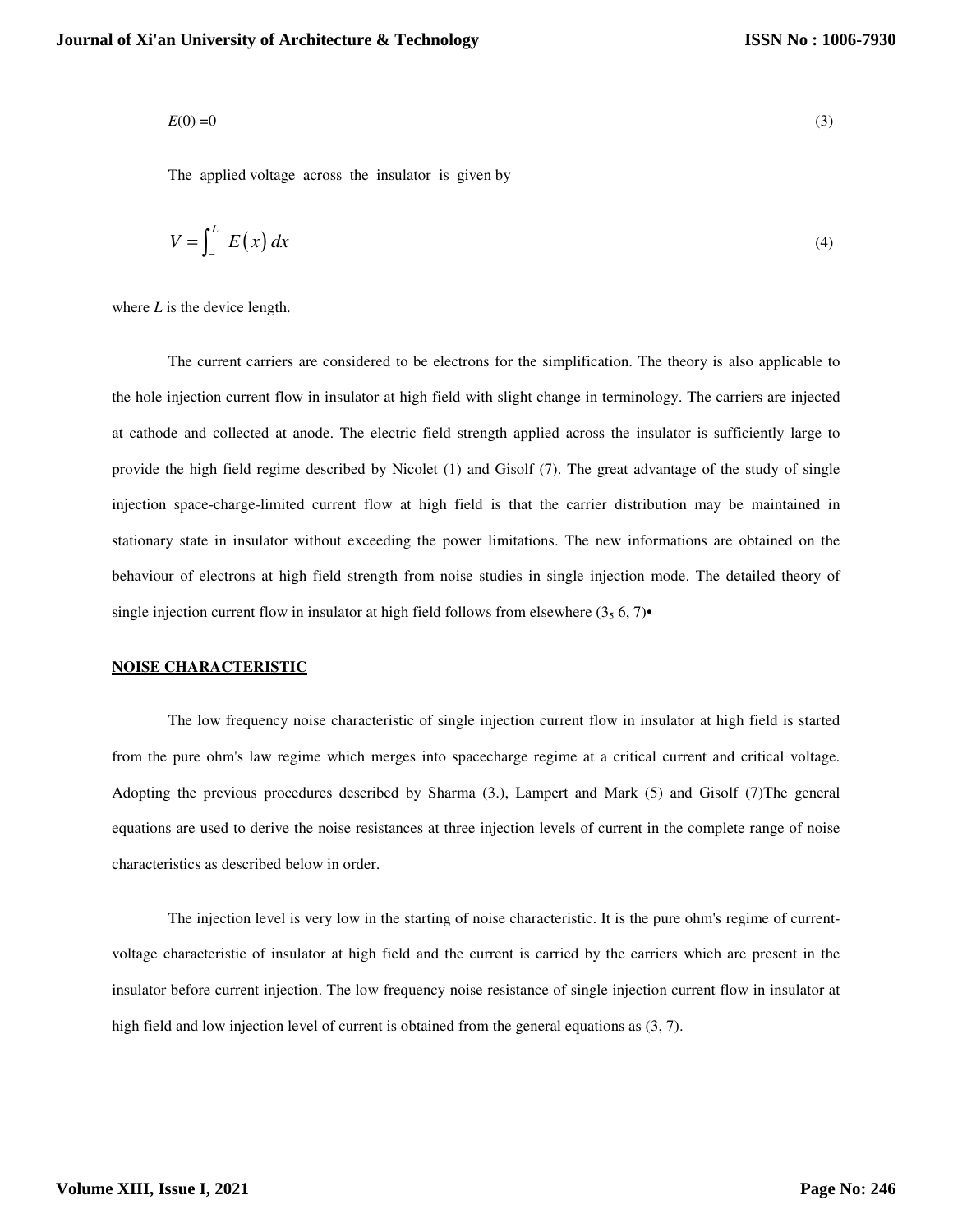$$
R_{\ell} \frac{2e \mu_0^2 E_c SV^2}{L k T J}
$$
\n<sup>(5)</sup>

where *S* is the area of cross-section of the diode, *k* Boltzmann's constant and *T* the lattice temperature. It is evident from equation (5) that the effect of injection level of current is small on the noise resistance and the cube power law dependence of the noise resistance on the applied voltage appears at low injection.

The noise characteristic changes its farm at the critical current  $J_0$  because the injection level issufficiently large so that the space charge may dominate on the current flow. The critical low frequency noise resistance is obtained from the general equations (1)-(5) as

$$
R_0 = \frac{2e \mu_0^2 E_c SV^2}{L k T J_0} = \frac{0.82 e^{5/2} \mu_0 n_0^{5/2} SE_c^{\frac{1}{2}2}}{E} \tag{6}
$$

which is a constant quantity and there is a large change in noise resistance with slight change in device length.

 At high injection level of current, the low frequency noise is dominated by the presence of space charge in the insulator. The noise resistance in this regime is derived as described by Sharma (3)

$$
R_h = \frac{9 e S J L^4}{50 \varepsilon^2 kT} \tag{7}
$$

which is dependent on the injection level of current.

#### **III. DISCUSSION AND CONCLUSION**

The complete low frequency noise characteristic of single injection current flow at high field is divided into two noise regimes. The characteristic is started from low injection level of current at which the noise resistance is obtained by the ohmic contributions. The concentration of injected current carriers is negligibly small, therefore the contribution of noise sources due to space charge is very small.

 This noise regime is terminated at the critical noise resistance above which the concentration of injected current carriers is dominated over the current carriers present before the current injection. The noise characteristic above critical noise resistance is obtained by the space charge contributions and the ohmic contribution is small at high injection level of current. The effect of mobility fluctuations is large at high injection level of current because the high field mobility decreases with the increase of applied field described by Gisolf (7).